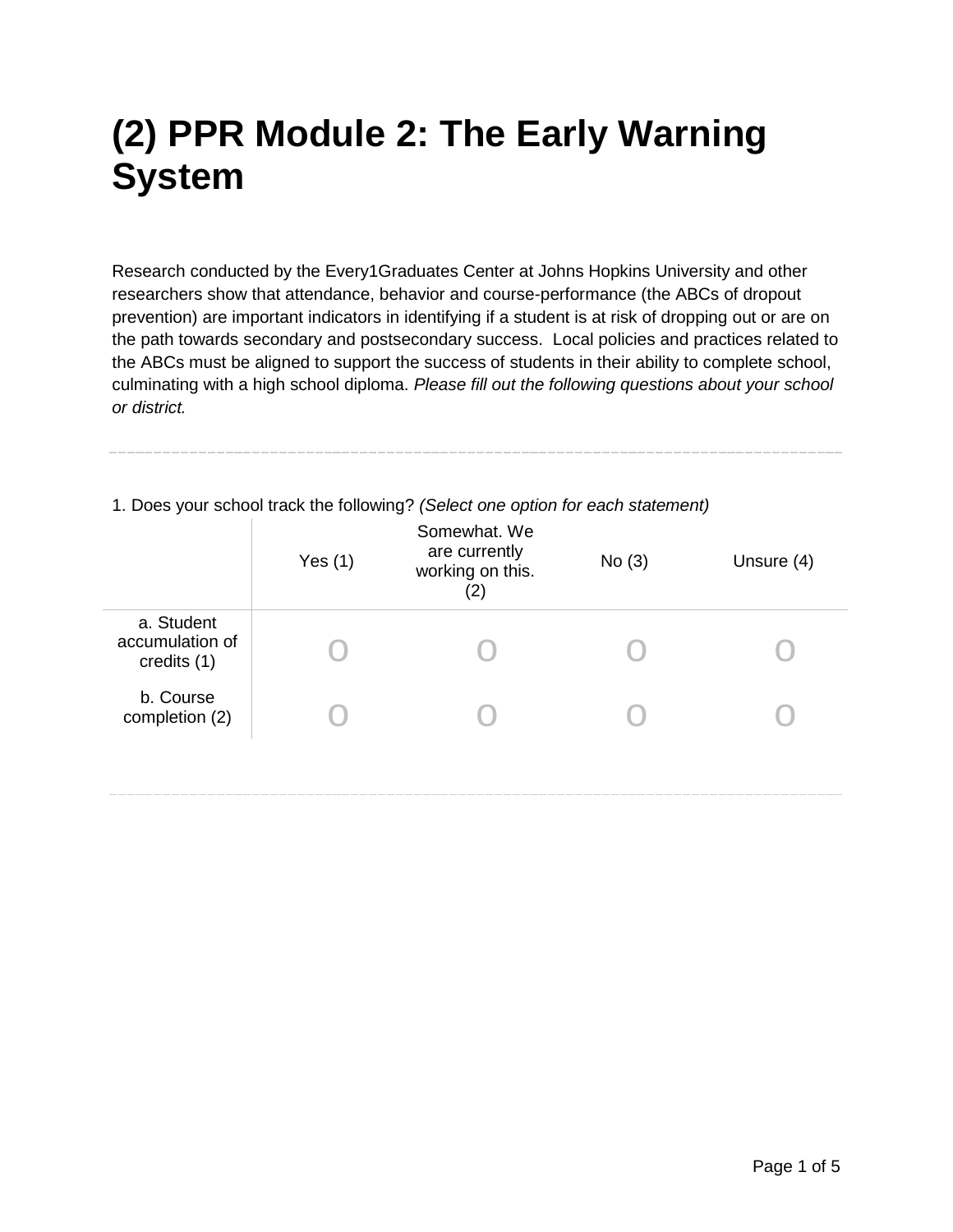2. Does your school identify the following students? *(Select one option for each statement)*

|                                                                    | Yes $(1)$ | Somewhat. We<br>are currently<br>working on this.<br>(3) | No $(4)$ | Unsure (5) |
|--------------------------------------------------------------------|-----------|----------------------------------------------------------|----------|------------|
| a. Students who<br>are currently off<br>track to<br>graduation (1) |           |                                                          |          |            |
| b. Students who<br>are currently on-<br>track to<br>graduation (2) |           |                                                          |          |            |
|                                                                    |           |                                                          |          |            |

3. When students begin to demonstrate troubling patterns of attendance, behavior and/or academic failure, do you promptly implement an intervention process? *(Select one option)*

| $\bigcup$ Yes, always. (1)            |
|---------------------------------------|
| $\bigcirc$ Yes, most of the time. (2) |
| $\bigcup$ No or not often. (3)        |
| Unsure (4)                            |
|                                       |

4. Does your school use your early warning system to identify high achievement in the ABCs as well as low achievement? *(Select one option)*

 $\bigcirc$  Yes (1)  $\bigcirc$  No (2)  $\bigcirc$  Unsure (3)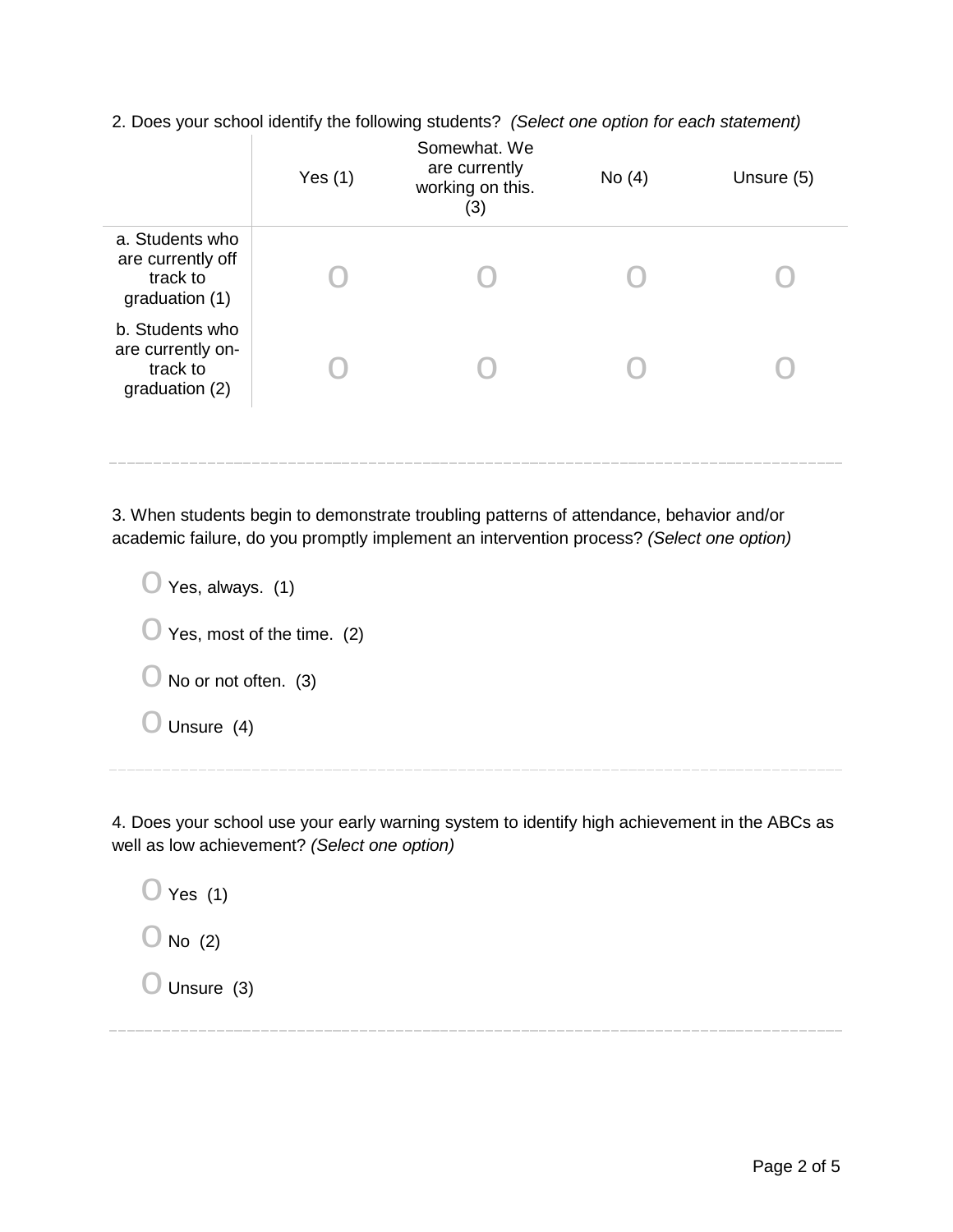5. Does a person at your school have the specific responsibility to support the intervention processes? *(Select one option)*



6. Are policies and procedures in place and in practice to intervene with the following students? *(Select one option)*

|                                                                                           | Yes $(1)$ | Partially in place<br>but need to<br>improve. $(2)$ | No(3) | Unsure (4) |
|-------------------------------------------------------------------------------------------|-----------|-----------------------------------------------------|-------|------------|
| a. Students<br>failing any<br>course before<br>the end of the<br>course $(1)$             |           |                                                     |       |            |
| b. Students at-<br>risk of failing any<br>course before<br>the end of the<br>course $(2)$ |           |                                                     |       |            |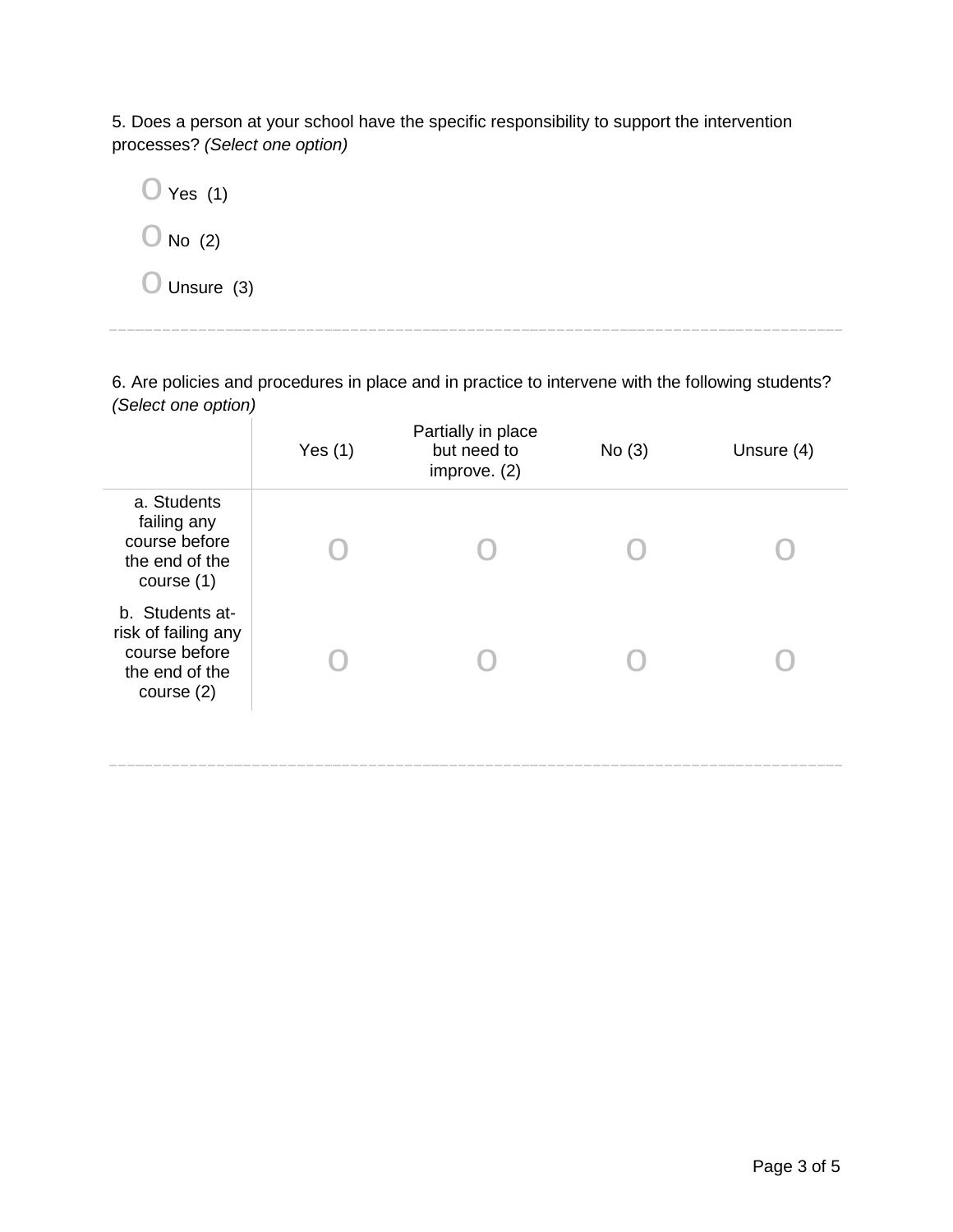7. What credit recovery options are available to your students? *(Check all that apply)*

*Display This Question:*

*If 7. What credit recovery options are available to your students? (Check all that apply) = Other*

\_\_\_\_\_\_\_\_\_\_\_\_\_\_\_\_\_\_\_\_\_\_\_\_\_\_\_\_\_\_\_\_\_\_\_\_\_\_\_\_\_\_\_\_\_\_\_\_\_\_\_\_\_\_\_\_\_\_\_\_\_\_\_\_

Please describe:

8. Are fees charged for these credit recovery options? *(Select one option)*

 $\bigcirc$  N/A: We have no credit recovery options. (1)

| $\bigcirc$ Yes, and they are never or rarely waived. (2) |  |
|----------------------------------------------------------|--|
|----------------------------------------------------------|--|

- $\bigcirc$  Yes, but they are often waived. (3)
- $\bigcirc$  No (4)
- $\bigcirc$  Unsure (5)